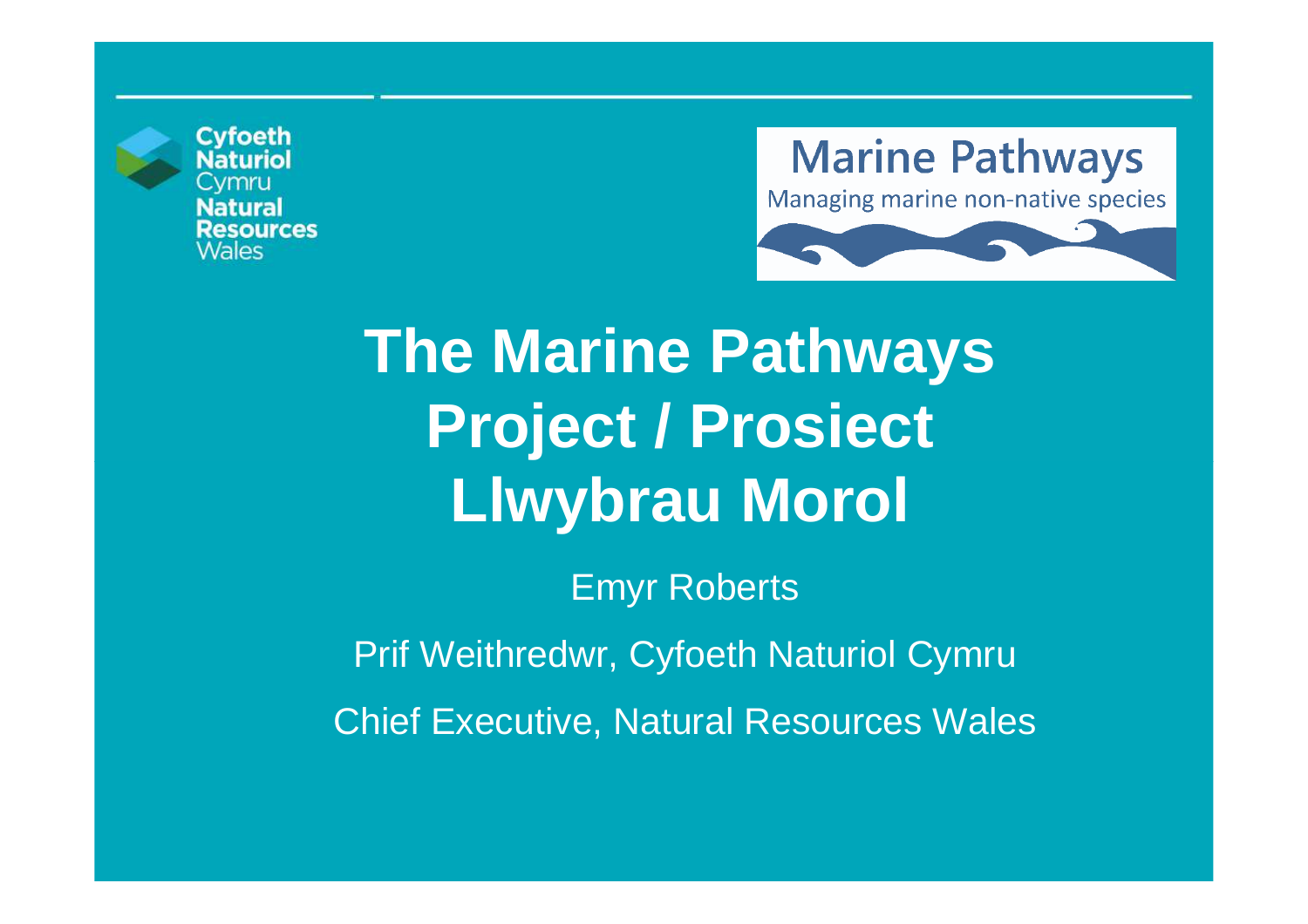

## **Marine Pathways Project / Prosiect Llwybrau Morol**

- • The project developed from the UK and Ireland's response to the arrival of the Carpet sea-squirt in Holyhead.
- $\bullet$  A number of organisations across the UK and Ireland came together to develop this response. The GBNNS Programme Board then asked the working group to develop a wider marine pathways plan.
- • These key partners worked closely together forming the Marine Pathways Project Steering Group and developing a 2 year programme of work with a budget of approx. £500K.

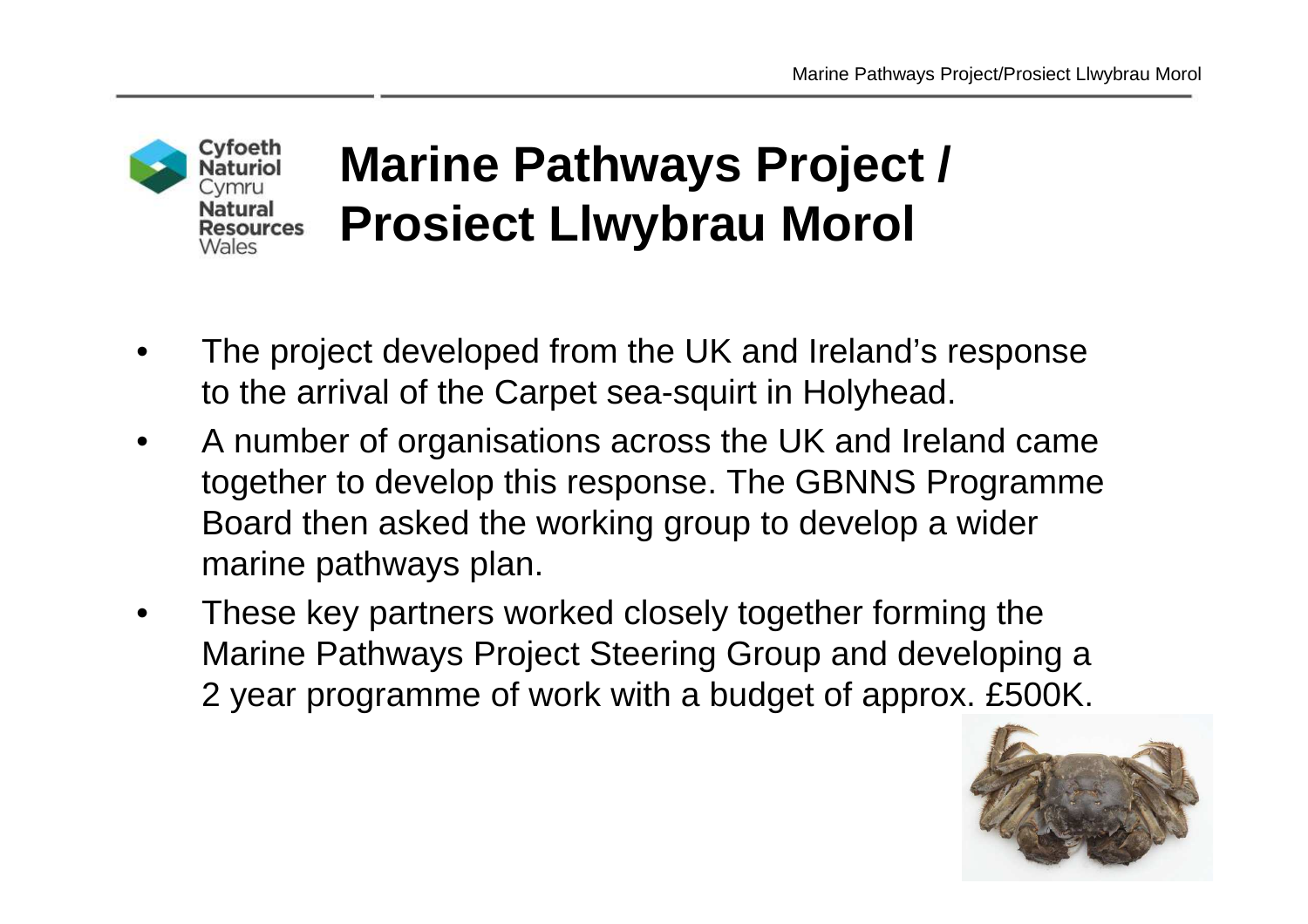### Cyfoeth Naturiol Cvmru Natural Resources **Wales**

### **Project Partners/ Partneriaid y Prosiect**

**This innovative transnational project has partners from across the UK and Ireland including:**

- $\bullet$ Defra
- Welsh Government
- •Natural Resources Wales
- Cefas
- Natural England $\bullet$
- Marine Scotland $\bullet$
- Scottish Natural Heritage
- Department of Agriculture and Rural Development •
- •An Bord Iascaigh Mhara/Irish Sea Fisheries Board

With work carried out by a number of bodies including the MBA, SAMS, NWWLT, Bangor Uni, & Cornwall WLT.

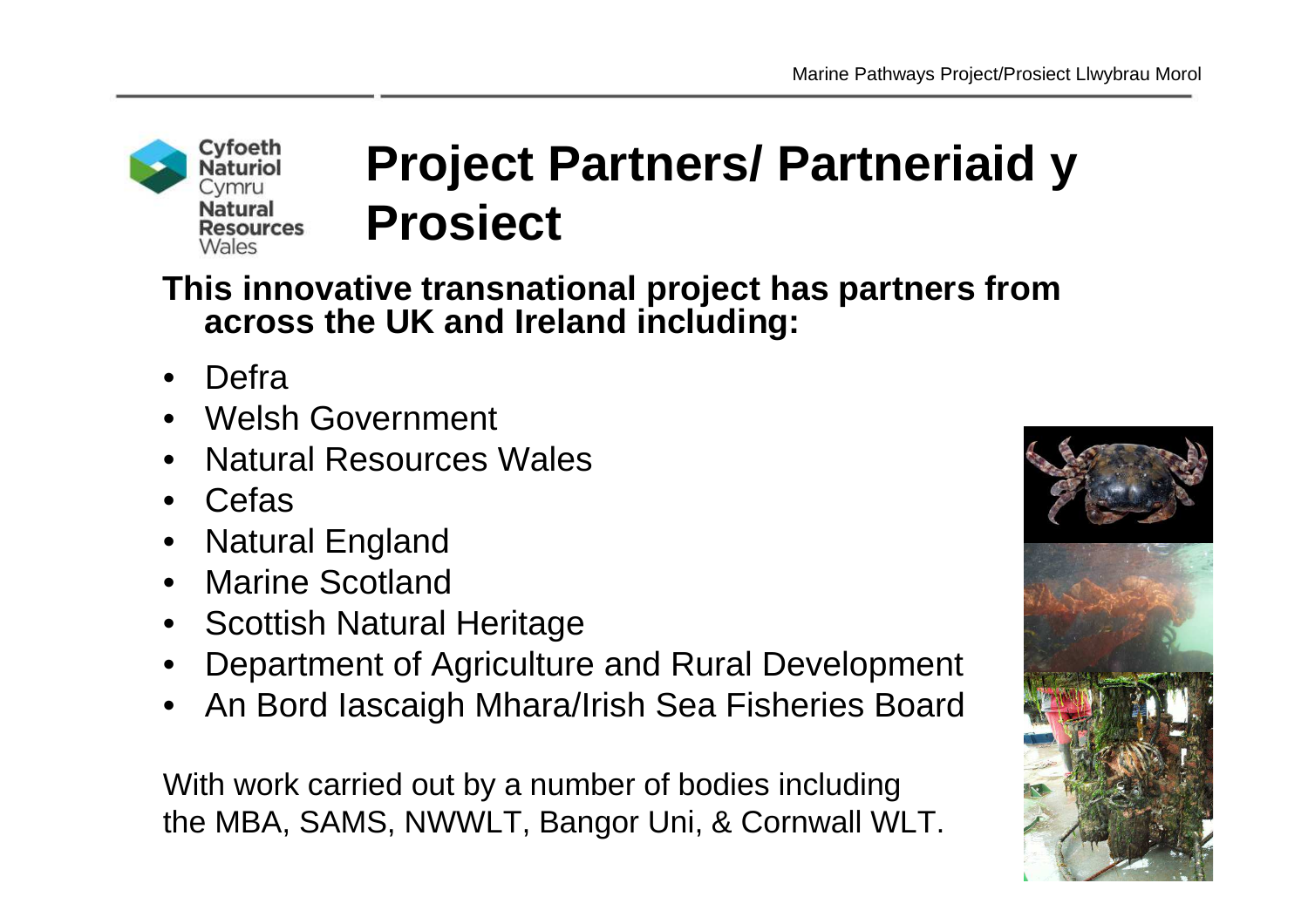

There were a number of drivers for this area of work including:

- • Socio-economic and biodiversity costs of marine invasives
- •Marine Strategy Framework Directive
- •Water Framework Directive
- •New EU IAS Regulation
- •GB and Ireland NNS Strategies

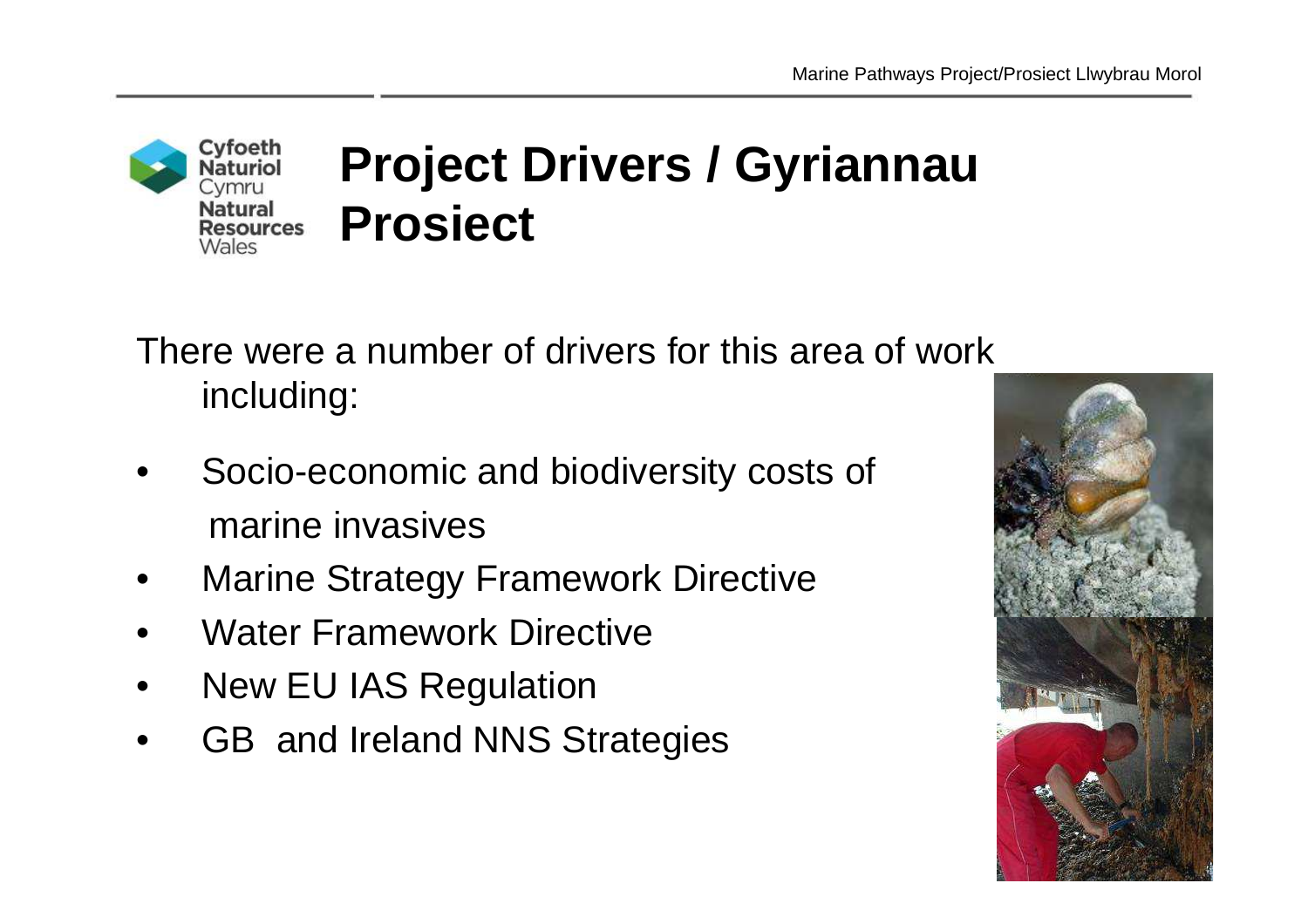

The project aimed to

- • help prevent the introduction and spread of marine alien species by raising awareness of this issue and encouraging behaviour change with key stakeholders
- • increase our capacity to respond rapidly to the introduction or spread of marine alien species
- • improve biosecurity in high risk and ecologically sensitive areas so that the introduction and spread of marine alien species is reduced
- pilot a range of approaches to the control of invasive marine •alien species